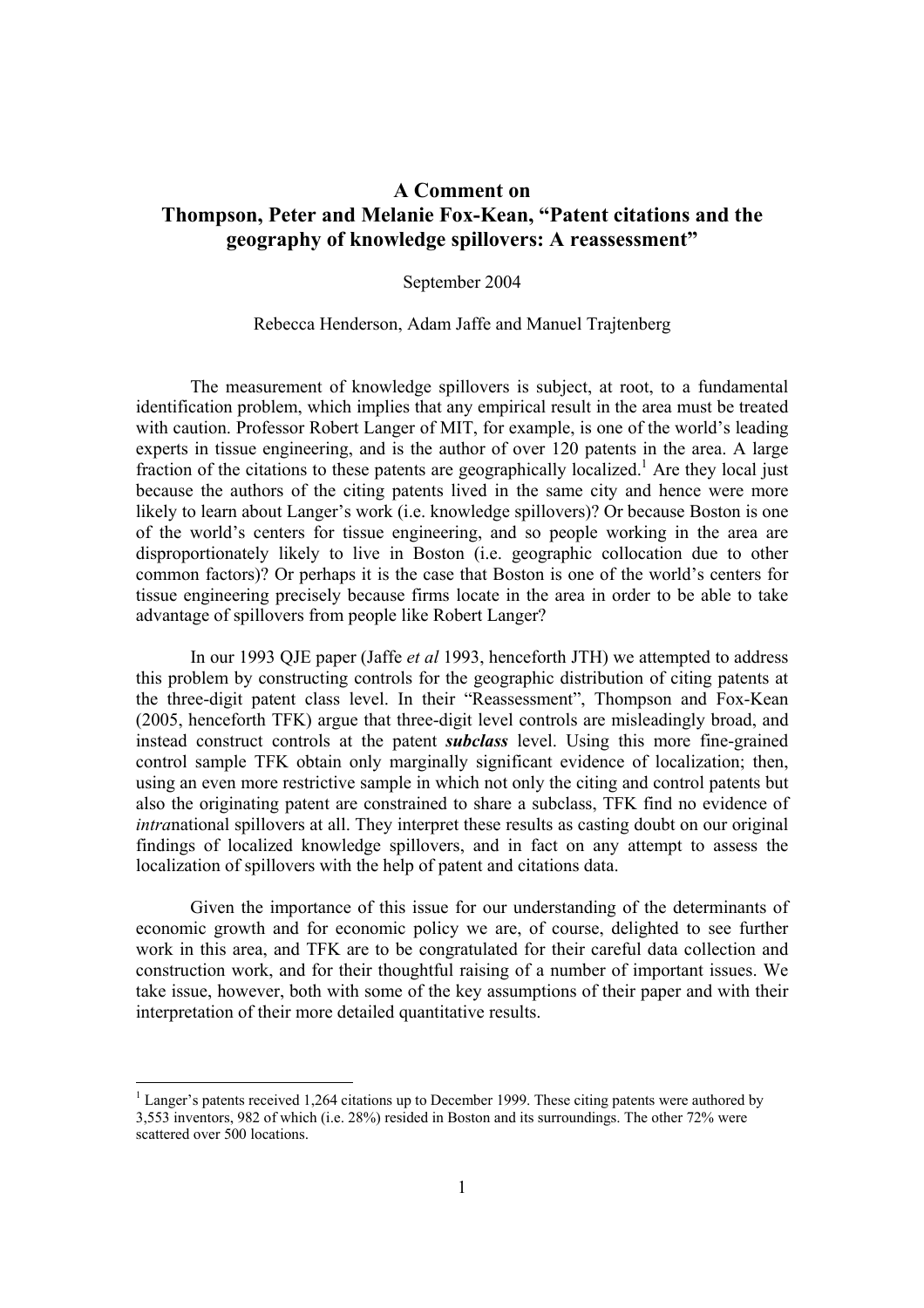The basic premise of the paper is that 3-digit patent classes are too broad and noisy for the purpose of identifying control patents, since there is a great deal of technological heterogeneity within classes. TFK suggest instead the use of the much more detailed subclass classification, which should render in their view "closer" technologically matched controls. As a matter of fact, though, there is no systematic evidence supporting this view.<sup>2</sup> We have to remember that the patent classification system has been morphing and growing over time in response to the evolving needs of patent examiners faced with fast changing technologies. While the 3-digit patent classification, comprising about 450 classes, has evolved relatively slowly (i.e. only a few dozen classes have been added or changed in the past 30 years), the subclass classification layer has changed quite rapidly, and it consists by now of about 150,000 patent subclasses.<sup>3</sup> Furthermore, there are big differences in the technological scope and "width" of subclasses across 3-digit patent classes. Thus, it is exceedingly difficult to establish the extent to which subclasses correspond to anything akin to wellcircumscribed technologies, or to particular industries, markets, or products, and the fact that there are 150,000 of them makes it virtually impossible to assess such correspondence by means of case studies. All this suggests that, regardless of their potential merit, we are not quite yet in a position to use patent subclasses in economic research with any degree of confidence – much more background work is needed. By contrast, a great deal of work has been done using the 450 3-digit patent classes, and for all their drawbacks we have a better understanding of what they stand for.

 TFK's empirical strategy involves the choice of successive samples of citing and control patents based on ever stricter matching criteria, and the testing of the degree of geographic localization of the former *vis a vis* the latter (as in JTH). The fundamental objection to their procedure is that the authors obtain their key result of lack of intra-national localization only after implementing drastic reductions in sample size (from  $18,551$  to  $7,627$  to  $2,724$  to  $2,122$  control patents) that can hardly be seen as random, but rather are quite likely to lead to sample selection biases that might unwittingly rig the results.

They start with all patents granted between January 1976 and April 2001 that cite the 2,724 patents issued in January 1976; there are 18,551 such *citing* patents. In order to identify a control patent for each of them, TFK search for a non-citing patent classified in the same primary or secondary subclass as the primary subclass of the citing patent, issued within +/- 6 months of the citing patent. However, for a full *40%* of the citing patents no control patents were found this way. This is hardly surprising, given that for most of the period the number of patent subclasses was *larger* than the number of patents granted during any given year, and therefore the probability of finding two patents in the same subclass within a year is very low. Such a drastic reduction in sample size immediately raises the vexing question of possible sample selection bias. In order to be

<sup>&</sup>lt;sup>2</sup> Rhetorical devices may be fun, but the authors choice of patent class 231 "Whips and whip apparatus" to make their point is rather misleading. This is hardly a typical class: as TFK themselves point out, in the 25 years of the sample just 78 patents were issued in this class out of over 2 million patents granted during the period, making it by far one of the smallest (and oldest) classes out of the 450 patent classes available.<br><sup>3</sup> Unfortunately, there is no intermediate level of aggregation between patent classes and subclasses.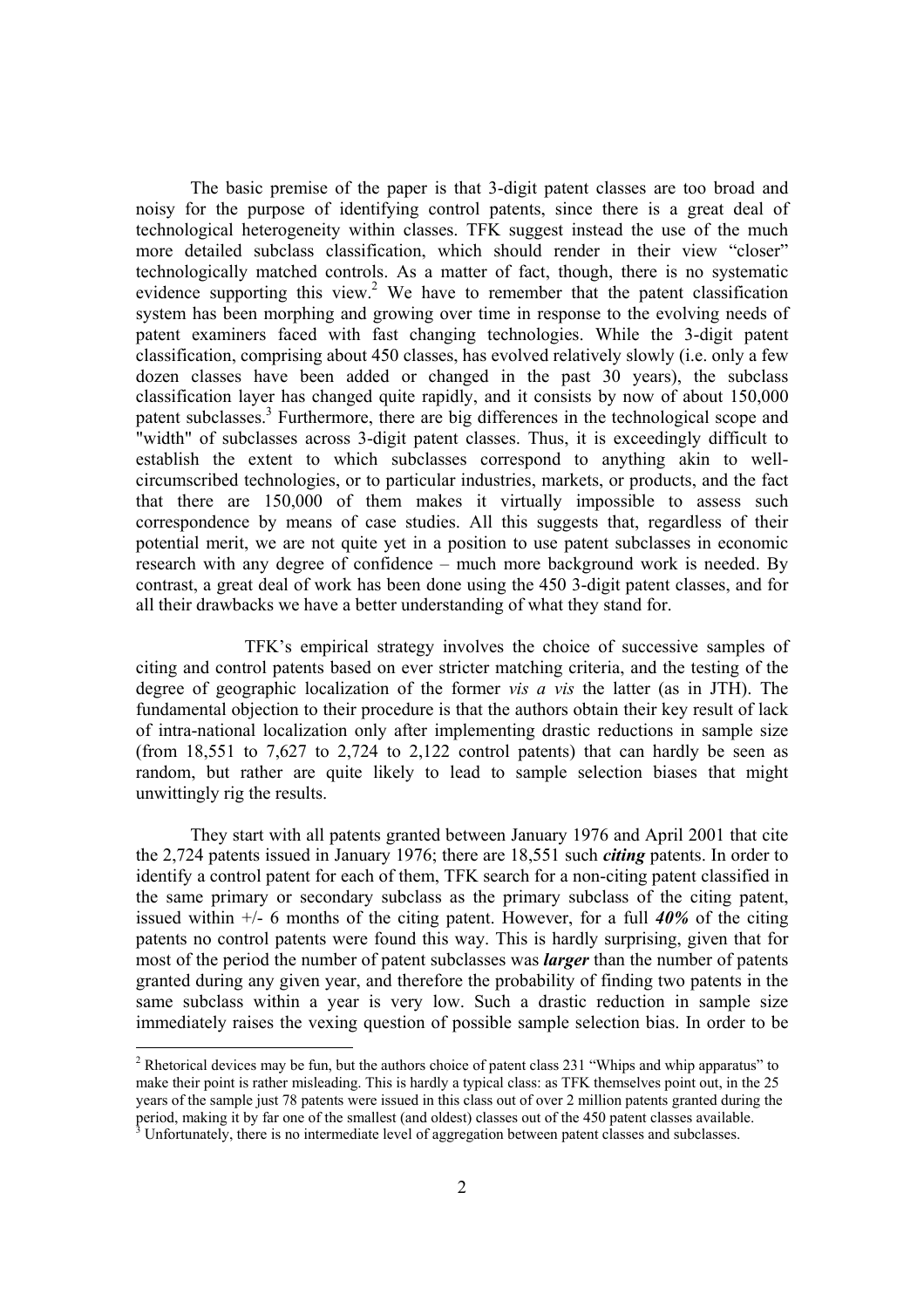fully comfortable with the comparison, one must believe that the factors that lead any particular citing patent not to have a "close" technological match within a year are uncorrelated with the factors that affect geographic location – quite a stretch, given that we know that the patent classification evolve in concert with industry evolution, and that localization effects are likely to fade over time. Suppose, for example, that newly emerging industries tend both to be more geographically clustered and to generate patents at a faster rate than older ones. In such a case, constructing controls at the more detailed level might be selecting for younger industries that are inherently more geographically concentrated, thus spuriously increasing the probability of accepting the null hypothesis of no localization effects.

Table 3, column 5 in TFK, reveals that even after relying on patent subclasses rather than on 3-digit classes for identifying the controls, and even after the drastic (and potentially non-random) reduction in sample size, the localization result still holds at the country, state and CMSA levels. The result goes away (marginally) in column 6 for the state and CMSA level, after further cutting back the sample from 7,627 to 2,466 observations, this time by requiring that the *primary* subclass of the citing patent matches the *primary* subclass of the controls. No explanation is given of why this may be a "better" selection criterion for the test at hand, which is particularly troublesome given that the key result of the paper hinges on it. It could be argued that by demanding that the *primary* subclass of the citing *and* of the control patents be the same one controls in a "tighter" way for technology; that may be so, but then one has to weigh the presumed benefits of the better controls versus the hazards of further cutting the sample size by a whopping  $2/3$ , once again in a potentially non-random way.

The strongest result is shown in Table 3, column 7: this time the sample is further restricted to cases where each triad of patents (the originating, citing and control patents) share a subclass, bringing the sample down to 2,122 observations. This further demand is much harder to justify: after all, spillovers occur not just between innovations in the same narrowly defined field, and hence there is no reason whatever to limit the sample to cases where the originating patent belongs to the same field as the citing and control patents (since the latter two belong by construction to the same subclass, the demand that the control and the originating patent share a subclass amounts to demanding that the citing and the originating patent belong to the same subclass). In fact, doing that implies restricting our attention to the narrowest scope of knowledge spillovers, whereas normally we would like to do exactly the opposite. To return to our opening example, Professor Robert Langer's patents are widely cited in fields beyond tissue engineering. It is quite clear that taking these wider citations into consideration would render a richer test of the localized spillovers hypothesis, than restricting attention to citations within the narrow field of tissue engineering itself.<sup>4</sup> This is particularly relevant in this case, in view

<sup>&</sup>lt;sup>4</sup> Just to exemplify, one of the first patents by Langer, patent 4373023, received 21 citations, 11 of which of assignees other than MIT. Of these, *none* was classified in patent subclass 435/2, the subclass of the originating patent. On the other hand, 5 of the 11 were localized, i.e. the inventors' addresses were in Boston. If we were to follow TFK sample selection procedure, all of them would be deleted from the sample.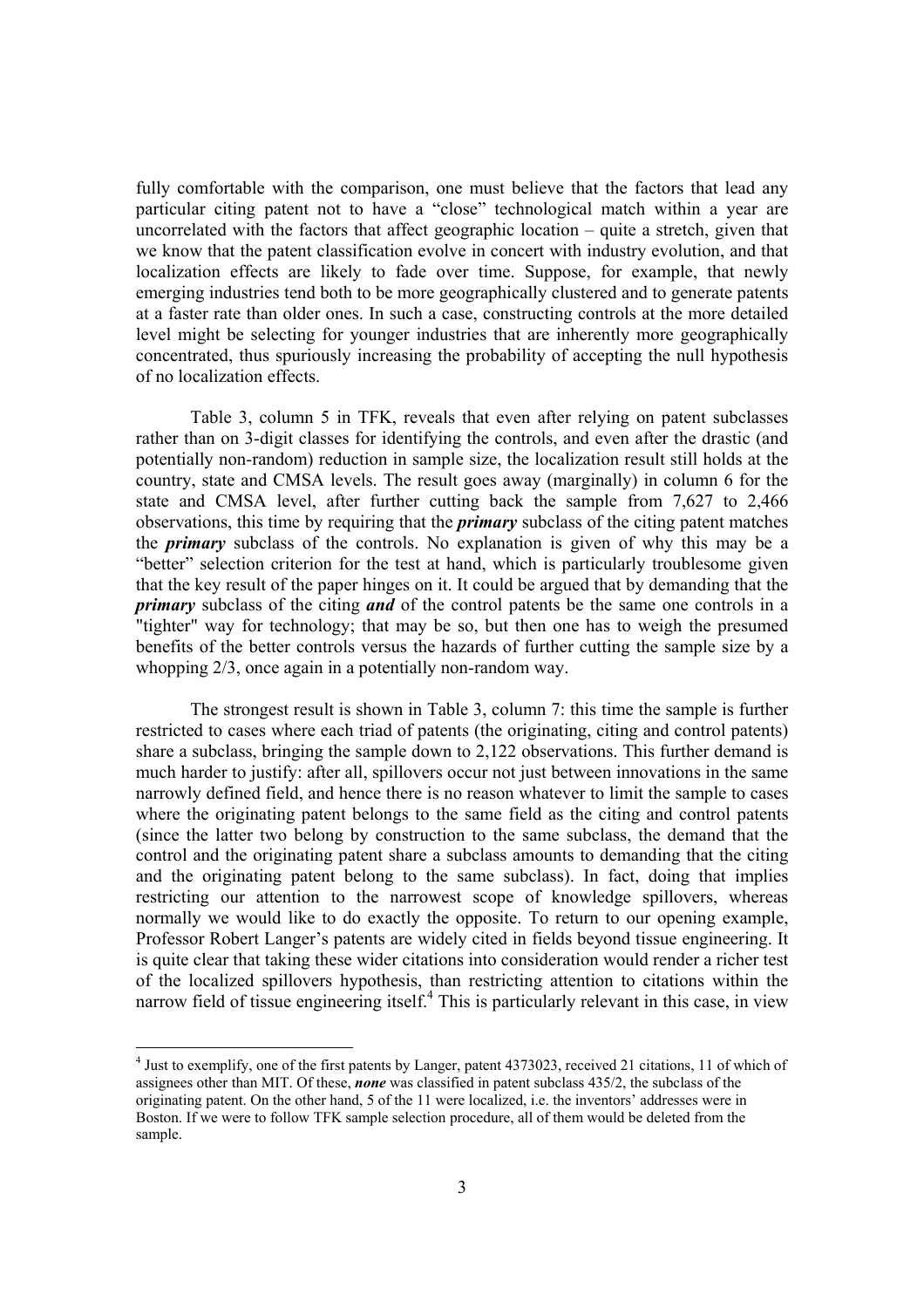of the fact that a significant fraction of the work in the area is authored by Langer's graduate students.

Another point of concern regarding the construction of the TFK sample refers to patents sharing the same inventor (those belonging to the same assignee are excluded, which is fine). Since the location of patents is determined by the address of the inventor(s), not of the assignee, cases in which the citing and the control patents are granted to the same *inventor(s)* may not quite correspond to the experimental design of the test. Consider for example the case whereby a given inventor obtains two patents in the same field and close in time but switches employers between them (it happens!). If one of these patents cites a prior patent included in the sample of originating patents and the other does not, the former will appear as citing patent, the other as the corresponding control patent. Obviously this is not a proper control since by necessity the location of both control and citing patents is the same.<sup>5</sup> Thus, citing and control patents sharing the same inventor(s) should be excluded from the sample.

 Having said all this, it is certainly true that "controlling for" technology in order to identify knowledge spillovers is very tricky, and that the exercise in JTH can hardly be regarded as conclusive in that respect. The underlying forces run both ways: knowledge spillovers provide incentives to co-locate, and conversely, the existence of co-location to begin with may encourage "cross-pollination." An example of a more structured approach to this issue that may help disentangle these forces can be found in Jaffe and Trajtenberg (2002), chapter 7, where they estimate the probability of citations across countries, controlling for technological proximity. One could think of doing the same across states, CMSAs, or any other geographical units within the US, using refined measures of technological proximity. Surely there is room to use patent subclasses as well,<sup>6</sup> but as said more research is needed to grasp what these finely defined technological categories stand for, before we can rely upon them for identifying proper technological controls.

 TFK are well aware of the limitations of their testing exercise, both with respect to the use of subclasses and to the hazards of sample selection, and much to their credit they openly acknowledge them. We fully support their call to link out patent citations data with other types of technological and industrial data in order to address these and related issues: there is so much that can be expected from the empirical analysis of selfcontained data (such as the patent data), particularly when it comes to highly elusive issues such as knowledge spillovers, and it is only when these data are coupled with independent sources that their full significance may come to light. Once again, it is extremely important to keep challenging empirical results, however accepted they may

 $<sup>5</sup>$  One could raise the same objections when using 3-digit controls, but then the probability of getting the</sup> same inventor is nil and hence one can safely ignore this issue.

<sup>&</sup>lt;sup>6</sup> Here is a pragmatic suggestion of how to incorporate subclasses without jeopardizing sample size: for each citing patent, chose the control patent by matching on the primary 3-digit patent classes, and searching for the patent that has the highest overlap of subclasses with the citing patent (in particular the overlap could be zero).